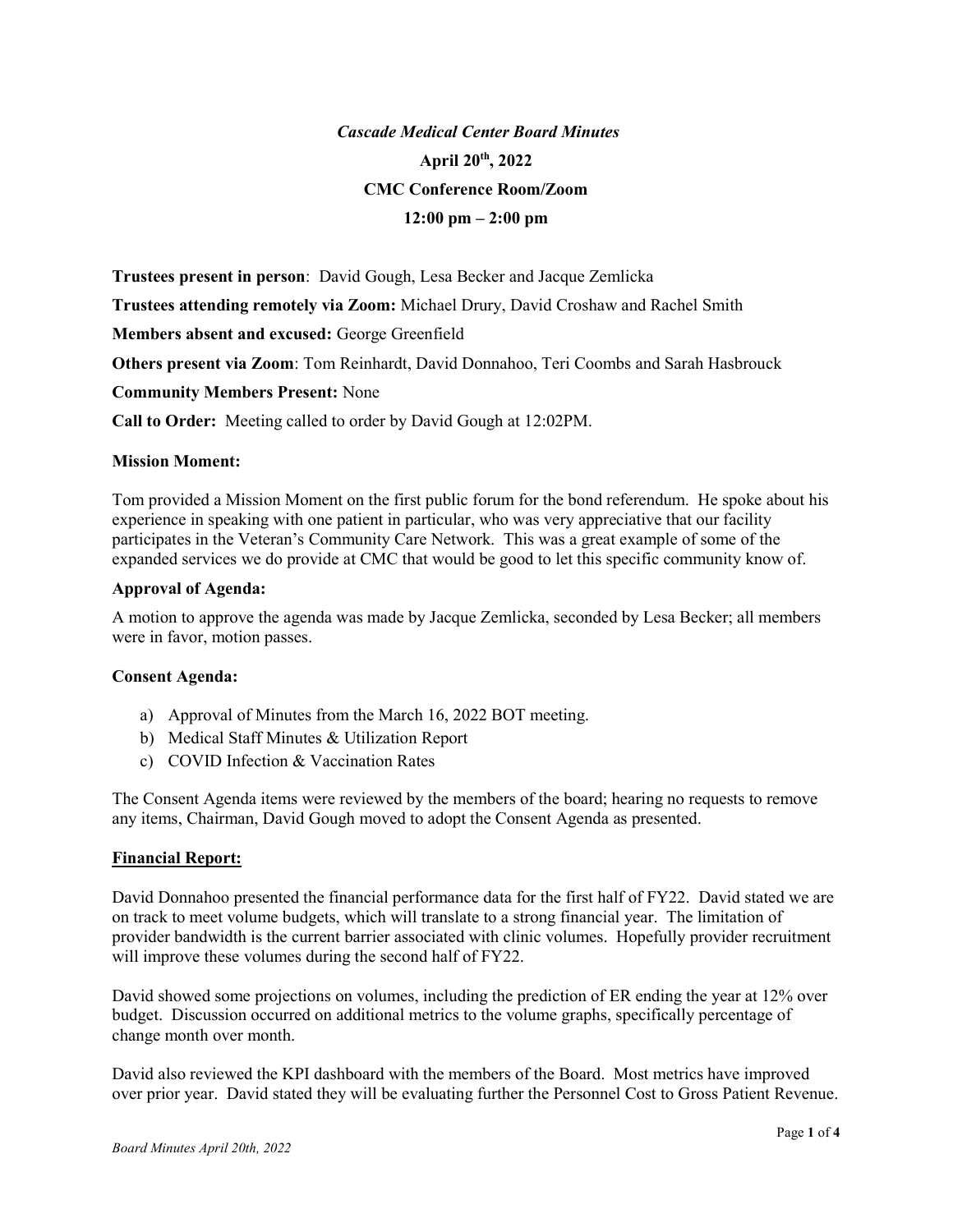In addressing Days in AR, we have involved both a new collection agency as well as a new company to review claims data as they compare to payer contracts to ensure we are being paid correctly.

David did let the members of the Board know that due to the loss of Watkins, we have paused the 340b program (and associated revenue) until the pharmacy have been reestablished.

Contractual adjustments were addressed, which are higher than budgeted - partially due to payer mix and partially due to the increase in the Charge Master this past January. He also stated that Net Collectable Revenue is exceeding budget by 10% and Grant revenue is very favorable due to COVID Relief Funds.

Moving to expenses, Salary is higher than budgeted due to the employee retention rate adjustments made last fall. Contract labor is still Zero, which makes personnel costs still favorable to budget. Supply expenses are favorable to budget when COVID supplies are removed. To date, the Total Operating Budget is only off by 3% that should be made up as we move into the historically busier months.

## Leadership Update:

## CEO Update

Tom spoke about the addition of two providers, a Nurse Practitioner who will work part time seeing patients in the clinic, as well as a Locum Physical Assistant who will cover 10 ER shifts each month June-July-August, allowing our providers to use their vacation time appropriately. Additionally, more support staff has been hired for the Physical Therapy department to assist with the increase in volumes. An additional Social Worker has hired to help execute the grant for the Community Health Worker, and the St Luke's Foot Clinic has been successful the past few months at the Senior Center. The foot clinic workers asked if we had a podiatrist available to see patients.

He also discussed other dates to remember, like the upcoming Campus Clean Up on May 17<sup>th</sup> in addition to the Family Picnic on June 23rd .

## New Hospital Building Project Update

Tom provided new renderings of the interior of the hospital, showing the main entrance with the registration desks. He let the board know that the civil engineering has been completed, as well as the schematic designs. It is not at blueprint level, but will move into it quickly if the Bond passes. The Bond election is May  $17<sup>th</sup>$  which will require a super majority.

If the bond is successful, the Traffic impact assessment and environmental assessment are ready to take place. The RFQ for Construction is also ready.

## Replacement Hospital Financing Options

.David reported out on the Financial Feasibility Study done by DZA. The study did confirm the estimated amount of debt capacity at around \$19M assuming borrowing at 4.5% interest rate. Their presentation to the finance committee confirmed our assumptions in modeling volumes and revenue.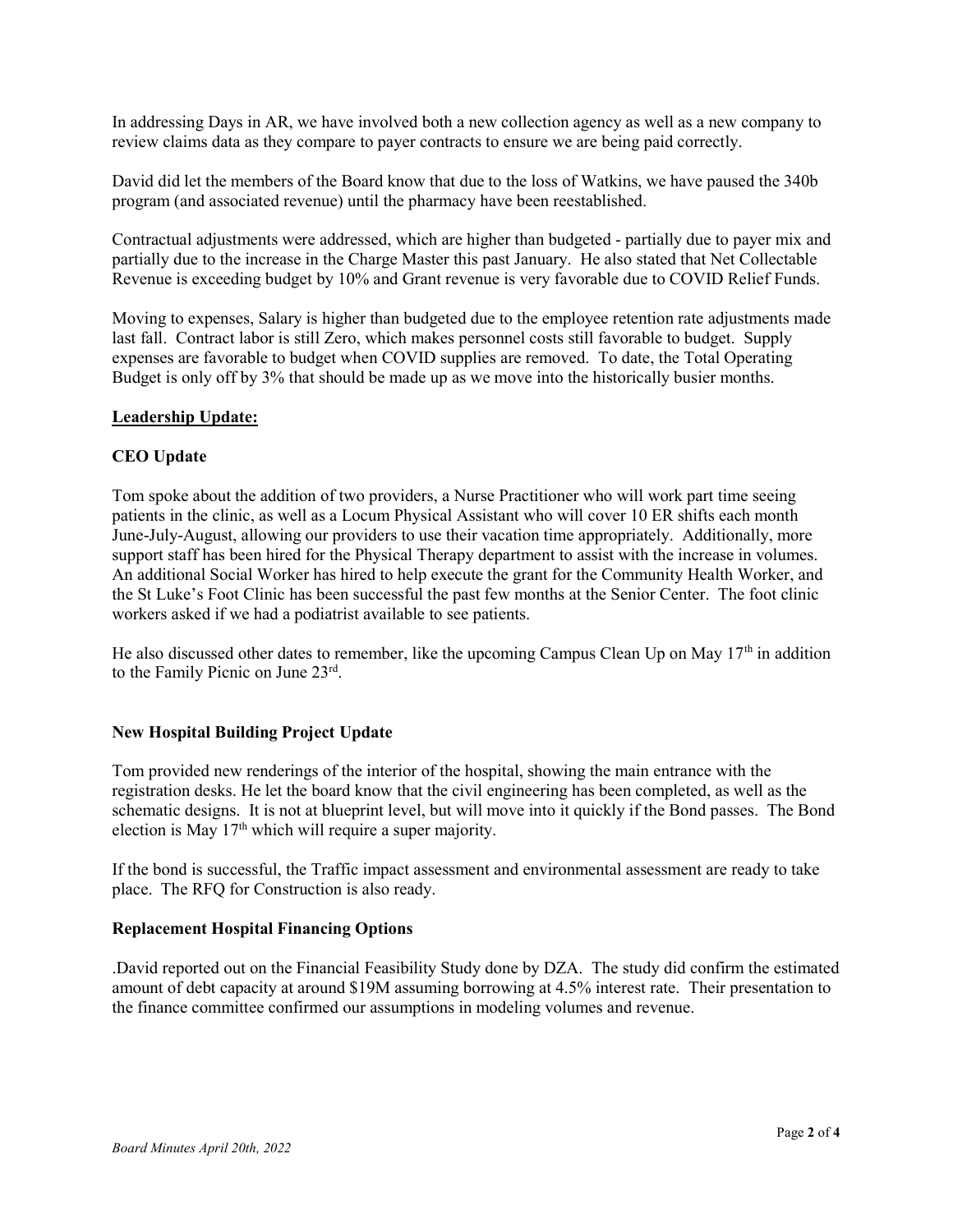## New Hospital Communications Update

Tom notified the members on the direct mailing that will start this week and again the week before the bond elections. We also have ongoing public forums as well as advertisements in the Star News, the Roxy Theatre and the various Social Media Platforms.

# New Business:

## CEO Goal Review & Approval

Both the Quality and Finance Committees met to discuss the goals as presented. Lesa spoke on behalf of the Quality Committee, on goals pertaining to the Quality and Patient Experience Goals. She also spoke on the Culture Goal, stating they moved 5% of that goal's weight to the Quality and Patient Experience Goal. David spoke on the goals for Financial Performance relating to the Operating Margin. David Gough spoke about the desire to see Swing Bed Volumes increase over time, when appropriate. This goal was addressed by Tom, who stated he has some ability to influence this with Marketing, so this will be one of the two Growth associated goals. The other goal would be for growing new clinic patients, utilizing the new patient E&M codes.

Jacque Zemlicka moved to accept the CEO goals as presented to the members of the Board. Lesa Becker seconded the motion. All members were in favor; motion passes.

# Results of Healthy Aging Research

Tom provided a report out of the Healthy Aging Study that was done in conjunction with the City of Cascade and Boise State University. Most of the patients felt there was inadequate access for in home care, transportation need and home repair needs. In response to this, we have applied for a HRSA grant to purchase an ADA accessible van that would assist with patient transportation. Additionally, a list of added Medical Specialties was proved from feedback of the surveys. We will use this input as we continue to refine services offered at Cascade Medical Center.

## Committee Reports:

## Finance Committee:

 Members: Jacque Zemlicka, Chairperson Michael Drury George Greenfield David Donnahoo Tom Reinhardt

The Finance Committee did meet in April and reviewed the Feasibility Report, as well as the 2022 Financial Performance and CEO Goals. Discussion for compensation practices also occurred, including if CMC was in line with salary levels for all licensed positions. It was decided that this should be a responsibility of the Administration and will leave this to them.

# Strategic Planning Committee:

 Members: David Gough George Greenfield